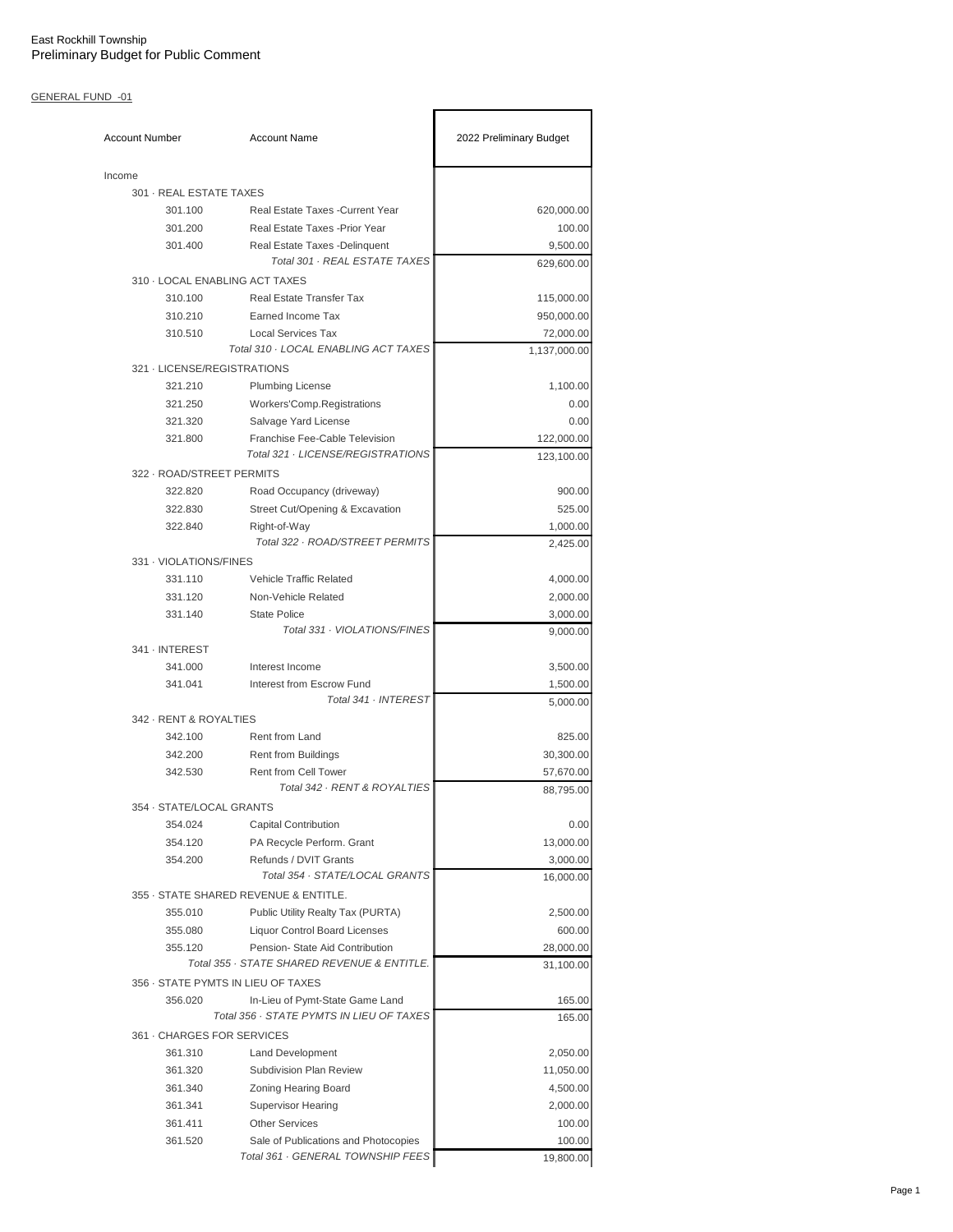| <b>Account Number</b>        | <b>Account Name</b>                                                         | 2022 Preliminary Budget |
|------------------------------|-----------------------------------------------------------------------------|-------------------------|
| 362 - PUBLIC SAFETY          |                                                                             |                         |
| 362.300                      | <b>Zoning Permits</b>                                                       | 14,000.00               |
| 362.400                      | <b>Other Permits</b>                                                        | 1,500.00                |
| 362.410                      | <b>Building Permits</b>                                                     | 70,000.00               |
| 362.411                      | <b>DCED State Building Permits</b>                                          | 840.00                  |
| 362.420                      | <b>Electrical Permits</b>                                                   | 3,800.00                |
| 362.430                      | <b>Plumbing Permits</b>                                                     | 7,500.00                |
| 362.440                      | <b>Sewer Permits</b>                                                        | 7,000.00                |
| 362.450                      | Use & Occupancy Permits                                                     | 14,100.00               |
| 362.470                      | <b>Mechanical Permits</b>                                                   | 7,000.00                |
| 362.480                      | <b>Well Permits</b>                                                         | 500.00                  |
| 362.500                      | Crossing Guard Reimbursement (5th &<br>Total 362 · BLDG & CONSTRUCTION FEES | 2,980.00                |
|                              |                                                                             | 129,220.00              |
| 363 - HIGHWAY & STREETS      |                                                                             |                         |
| 363.500                      | Contracted Hwy & Street Work                                                | 5,000.00                |
|                              | Total 363 · HIGHWAY & STREETS                                               | 5,000.00                |
| 380. - MISCELLANEOUS REVENUE |                                                                             |                         |
| 380.000                      | Miscellaneous Revenues                                                      | 100.00                  |
| 380.100                      | Admin Fees from Escrow                                                      | 4,000.00                |
| 391.200                      | Twp. Compensation for Losses                                                | 3,000.00                |
|                              | Total 380. MISCELLANEOUS REVENUE                                            | 7,100.00                |
| 399 - BALANCE FORWARD        |                                                                             |                         |
| 399.000                      | <b>Balance Forward</b><br>Total 399 · BALANCE FORWARD                       | 130,428.00              |
|                              |                                                                             | 130,428.00              |
| <b>Total Income</b>          |                                                                             | 2,333,733.00            |
| Expense                      |                                                                             |                         |
| 400 - LEGISLATIVE BODY       |                                                                             |                         |
| 400.110                      | Supervisor Payroll                                                          | 1,875.00                |
| 400.113                      | <b>PWTA Payroll</b>                                                         | 0.00                    |
| 400.161                      | FICA/Medicare - Employer                                                    | 145.00                  |
| 400.420                      | Dues & Subscriptions                                                        | 2,600.00                |
| 400.460                      | Trainings & Seminars<br>Total 400 · LEGISLATIVE BODY                        | 2,800.00<br>7,420.00    |
| 401 - EXECUTIVE              |                                                                             |                         |
| 401.110                      | Payroll                                                                     | 71,413.00               |
| 401.115                      | <b>Benefits</b>                                                             | 24,182.00               |
| 401.210                      | <b>Office Supplies</b>                                                      | 300.00                  |
| 401.321                      | Communication                                                               | 800.00                  |
| 401.360                      | <b>Treasurer Bond</b>                                                       | 1,200.00                |
| 401.420                      | Dues & Subscriptions                                                        | 500.00                  |
| 401.460                      | Trainings & Seminars                                                        | 1,500.00                |
|                              | Total 401 · EXECUTIVE                                                       | 99,895.00               |
| 402 - FINANCE DEPT           |                                                                             |                         |
| 402.110                      | Payroll                                                                     | 27,560.00               |
| 402.115                      | <b>Benefits</b>                                                             | 34,345.00               |
| 402.310                      | <b>Finance Software</b>                                                     | 1,500.00                |
| 402.311                      | <b>Appointed Auditor Services</b>                                           | 19,000.00               |
| 402.420                      | Dues & Subscriptions                                                        | 100.00                  |
| 402.460                      | Trainings & Seminars                                                        | 500.00                  |
| 403 · TAX COLLECTION         | Total 402 · FINANCE DEPT                                                    | 83,005.00               |
| 403.114                      | <b>Elected Tax Collector Commission</b>                                     | 19,800.00               |
| 403.161                      | FICA/Medicare - Employer                                                    | 1,500.00                |
| 403.210                      | <b>Elected Tax Collector Expenses</b>                                       | 1,000.00                |
| 403.360                      | <b>Elected Tax Collector Bond</b>                                           | 250.00                  |
| 403.300                      | <b>EIT Collector Commission</b>                                             |                         |
|                              |                                                                             | 18,000.00               |
| 403.301                      | <b>LST Collector Commission</b>                                             | 1,500.00                |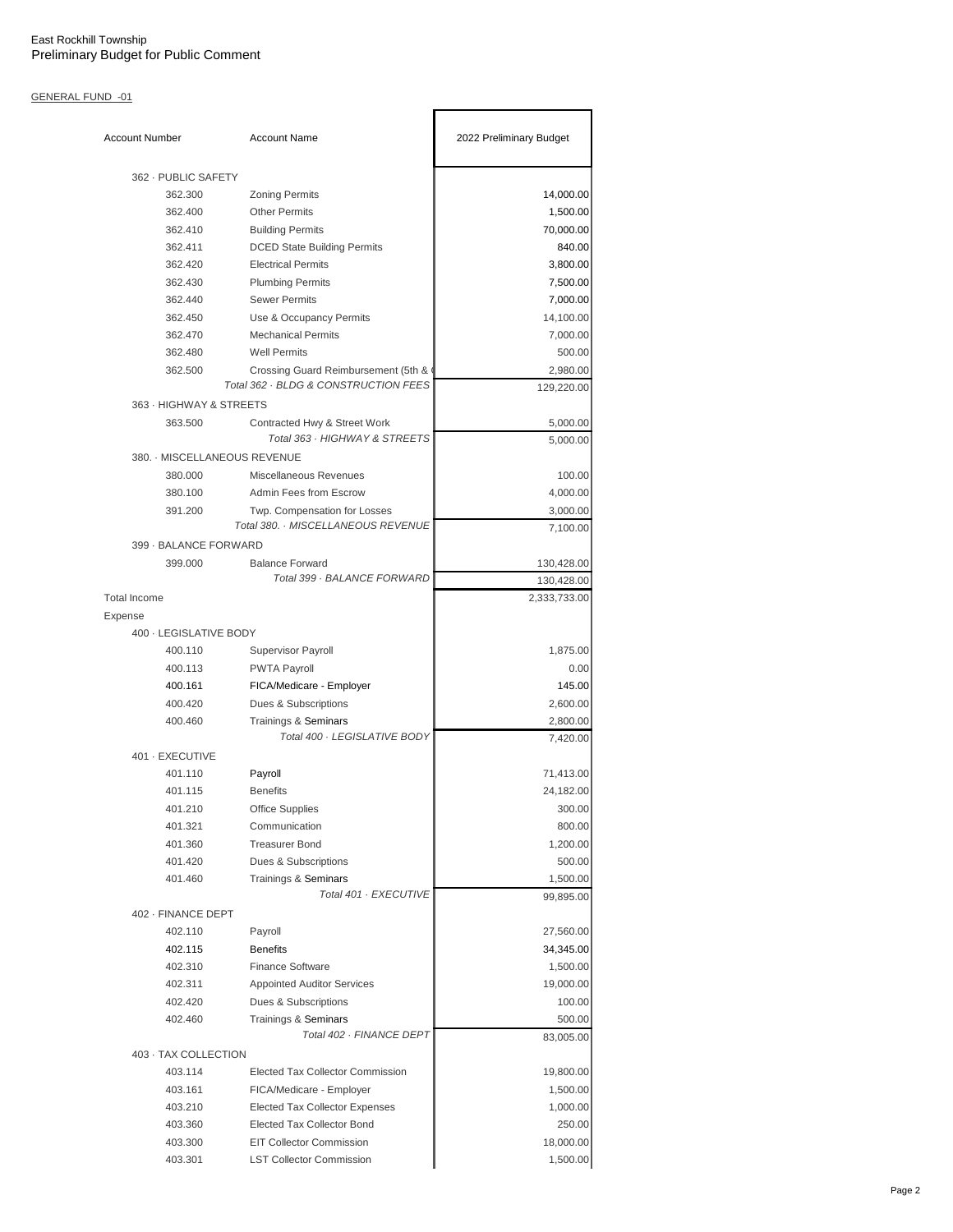| <b>Account Number</b>       | <b>Account Name</b>                                                 | 2022 Preliminary Budget  |
|-----------------------------|---------------------------------------------------------------------|--------------------------|
|                             | Total 403 · TAX COLLECTION                                          | 42,050.00                |
| $404 \cdot$ LEGAL           |                                                                     |                          |
| 404.310                     | General Legal/Special Council<br>Total 404 · LEGAL                  | 188,000.00<br>188,000.00 |
| 405 · ADMINISTRATION        |                                                                     |                          |
| 405.110                     | Payroll                                                             | 32,890.00                |
| 405.115                     | <b>Benefits</b>                                                     | 10,644.00                |
| 405.210                     | Supplies for Office                                                 | 2,500.00                 |
| 405.321                     | Communication                                                       | 5,000.00                 |
| 405.325                     | Postage                                                             | 5,000.00                 |
| 405.341                     | Advertising                                                         | 4,000.00                 |
| 405.378                     | Copier Rental & Charges                                             | 2,400.00                 |
| 405.420                     | Dues & Subscriptions                                                | 860.00                   |
| 405.460                     | Trainings & Seminars                                                | 500.00                   |
| 405.740                     | Capital Purchase                                                    | 0.00                     |
|                             | Total 405 · ADMINISTRATION                                          | 63,794.00                |
| 407 - DATA PROCESSING       |                                                                     |                          |
| 407.200                     | Supplies-Information Technology                                     | 1,200.00                 |
| 407.300                     | <b>IT Consulting Services</b>                                       | 10,000.00                |
| 407.310                     | <b>Website Consulting Services</b>                                  | 5,000.00                 |
| 407.315                     | <b>Security Consulting Services</b>                                 | 600.00                   |
| 407.740                     | <b>Capital Purchase</b>                                             | 1,800.00                 |
|                             | Total 407 · DATA PROCESSING                                         | 18,600.00                |
| 408 · ENGINEERING           |                                                                     |                          |
| 408.310                     | <b>General Engineering Services</b>                                 | 75,000.00                |
| 408.317                     | NPDES Stormwater Mgmt (MS4)                                         | 11,000.00                |
|                             | Total 408 · ENGINEERING                                             | 86,000.00                |
| 409 - BUILDING & GROUNDS    |                                                                     |                          |
| 409.210                     | Supplies-Buildings & Grounds                                        | 5,000.00                 |
| 409.300                     | <b>Cleaning Services</b>                                            | 3,125.00                 |
| 409.361                     | Electricity                                                         | 5,000.00                 |
| 409.362                     | <b>Public Sewer &amp; Water</b>                                     | 800.00                   |
| 409.374                     | Repairs/Maintenance Services                                        | 4,500.00                 |
| 409.376                     | <b>Contracted Work</b>                                              | 40,000.00                |
| 409.740                     | Capital Purchase                                                    | 2,000.00                 |
|                             | Total 409 · BUILDING & GROUNDS                                      | 60,425.00                |
| 410 · POLICE                |                                                                     |                          |
| 410.300                     | Pennridge Regional PD Allocation<br>Total 410 · POLICE              | 997,372.00               |
|                             |                                                                     | 997,372.00               |
|                             | 413 - BUILDING & CODE ENFORCEMENT                                   |                          |
| 413.110                     | Payroll                                                             | 0.00                     |
| 413.115                     | <b>Benefits</b>                                                     | 0.00                     |
| 413.200                     | <b>Building &amp; Code Enforcement Service</b>                      | 22,000.00                |
| 413.300                     | <b>Codification of Ordinances</b>                                   | 4,000.00                 |
| 413.530                     | DCED State Bldg Permit Fee<br>Total 413 · CODE ENFORCEMENT & ZONING | 630.00<br>26,630.00      |
|                             | 414 · ZONING HEARING BOARD & PLANNING                               |                          |
| 414.110                     | <b>ZHB Attendance</b>                                               | 375.00                   |
| 414.310                     | <b>ZHB Legal Services</b>                                           | 10,000.00                |
| 414.314                     | Court Reporter                                                      | 1,500.00                 |
| 414.315                     | Advertising                                                         | 1,000.00                 |
| 414.316                     | PACC Expense                                                        | 200.00                   |
| 414.317                     | <b>Planning Professional Services</b>                               | 1,000.00                 |
| 414.460                     | Trainings & Seminars                                                | 150.00                   |
|                             | Total 414 · PLANNING & ZONING                                       | 14,225.00                |
| 419 - SCHOOL CROSSING GUARD |                                                                     |                          |
| 419.150                     | Payroll - 5th and Campus                                            | 5,537.00                 |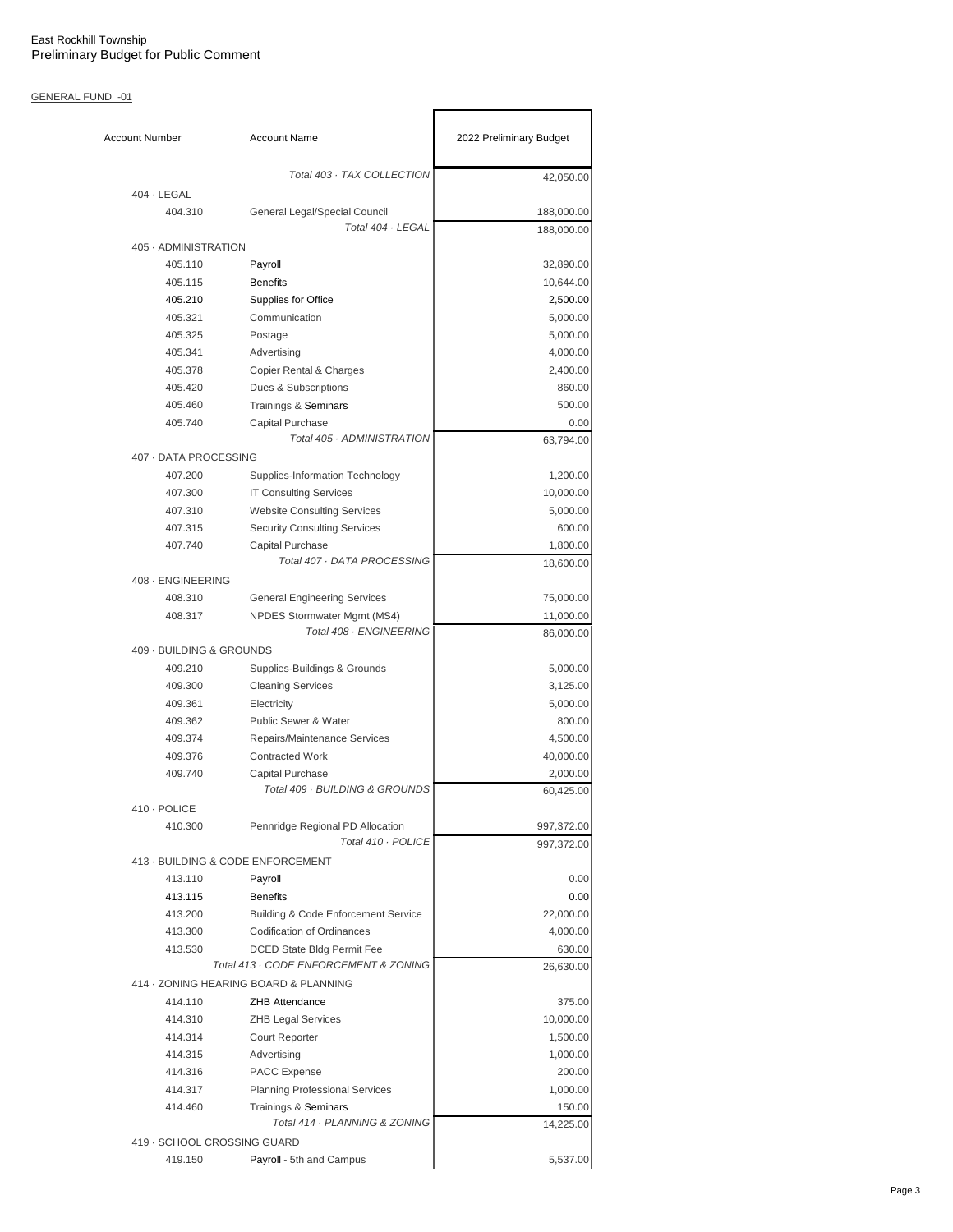| <b>Account Number</b>         | <b>Account Name</b>                                             | 2022 Preliminary Budget |
|-------------------------------|-----------------------------------------------------------------|-------------------------|
| 419.161                       | FICA/Medicare - Employer<br>Total 419 - PUBLIC SAFETY           | 420.00                  |
|                               | 426 · RECYCLING / EMERGENCY MANAGEMENT                          | 5,957.00                |
| 426.310                       |                                                                 |                         |
| 426.367                       | Recycling Grant Administrator                                   | 3,920.00<br>150.00      |
| 426.368                       | Recycling Removal<br>Disposal of Hazardous Waste/EMC            | 1,200.00                |
| 426.369                       | Act 101 & Act 40 Compliance                                     | 22,880.00               |
| 426.740                       | Capital Purchase                                                | 0.00                    |
|                               | Total 426 · RECYCLING                                           | 28,150.00               |
| 427 · SOLID WASTE             |                                                                 |                         |
| 427.367                       | <b>Trash Removal</b>                                            | 2,100.00                |
|                               | Total 427 · SOLID WASTE                                         | 2,100.00                |
| 430 - PUBLIC WORKS            |                                                                 |                         |
| 430.110                       | Payroll                                                         | 150,963.00              |
| 430.115                       | <b>Benefits</b>                                                 | 180,270.00              |
| 430.220                       | Supplies & Tools-Public Works                                   | 5,000.00                |
| 430.230                       | <b>Heating Fuel</b>                                             | 3,200.00                |
| 430.231                       | Unleaded & Diesel Fuel                                          | 7,200.00                |
| 430.238                       | Uniforms                                                        | 3,400.00                |
| 430.315                       | <b>CDL Drug Testing</b>                                         | 200.00                  |
| 430.321                       | Communication                                                   | 1,400.00                |
| 430.361                       | Electricity-garage & sub-station                                | 2,200.00                |
| 430.371                       | <b>Basin Maintenance</b>                                        | 7,500.00                |
| 430.374                       | <b>Contracted Services</b>                                      | 18,000.00               |
| 430.384                       | <b>Equipment Rental</b>                                         | 7,500.00                |
| 430.420                       | Dues & Subscriptions                                            | 100.00                  |
| 430.460                       | Trainings & Seminars                                            | 800.00                  |
| 430.740                       | Capital Purchase                                                | 45,000.00               |
|                               | Total 430 · PUBLIC WORKS                                        | 432,733.00              |
|                               | 438 - MAINT & REPAIRS ROADS/BRIDGES                             |                         |
| 433.245                       | Street Sign Supplies & Maintenance                              | 0.00                    |
| 438.245                       | <b>Highway Construction/Rebuilding</b>                          | 90,000.00               |
|                               | Total 438 · MAINT & REPAIRS ROADS/BRIDGES                       | 90,000.00               |
| 454 · PARKS and OPEN SPACE    |                                                                 |                         |
| 454.600                       | <b>Capital Construction</b><br>Total 454 · PARKS and OPEN SPACE | 0.00<br>0.00            |
| 458 - ANNUAL CONTRIBUTIONS    |                                                                 |                         |
| 458.000                       | <b>Supervisor Payroll Donation</b>                              | 4,650.00                |
|                               | Total 458 · ANNUAL CONTRIBUTIONS                                | 4,650.00                |
| 471 - DEBT-PRINCIPLE PAYMENTS |                                                                 |                         |
| 471.000                       | Debt Principle                                                  | 36,500.00               |
| 471.010                       | Tax Anticipation Note Principle                                 | 0.00                    |
|                               | Total 471 · DEBT-PRINCIPLE PAYMENTS                             | 36,500.00               |
| 472 - DEBT-INTEREST PAYMENTS  |                                                                 |                         |
| 472.000                       | Debt Interest                                                   | 3,650.00                |
| 472.010                       | <b>Tax Anticipation Note Interest</b>                           | 0.00                    |
|                               | Total 472 · DEBT-INTEREST PAYMENTS                              | 3,650.00                |
| 480 - MISCELLANEOUS           |                                                                 |                         |
| 480.000                       | Miscellaneous Expense                                           | 600.00                  |
| 480.430                       | Real Estate Tax on Rentals                                      | 12,200.00               |
|                               | Total 480 · MISCELLANEOUS                                       | 12,800.00               |
| 486 · INSURANCES              |                                                                 |                         |
| 486.300                       | Crime Coverage                                                  | 198.00                  |
| 486.350                       | <b>Workers Compensation</b>                                     | 12,231.00               |
| 486.351                       | <b>General Liability</b>                                        | 2,225.50                |
| 486.352                       | Auto Liability/Damage                                           | 4,625.00                |
| 486.357                       | Mood's Covered Bridge                                           | 600.00                  |
|                               |                                                                 |                         |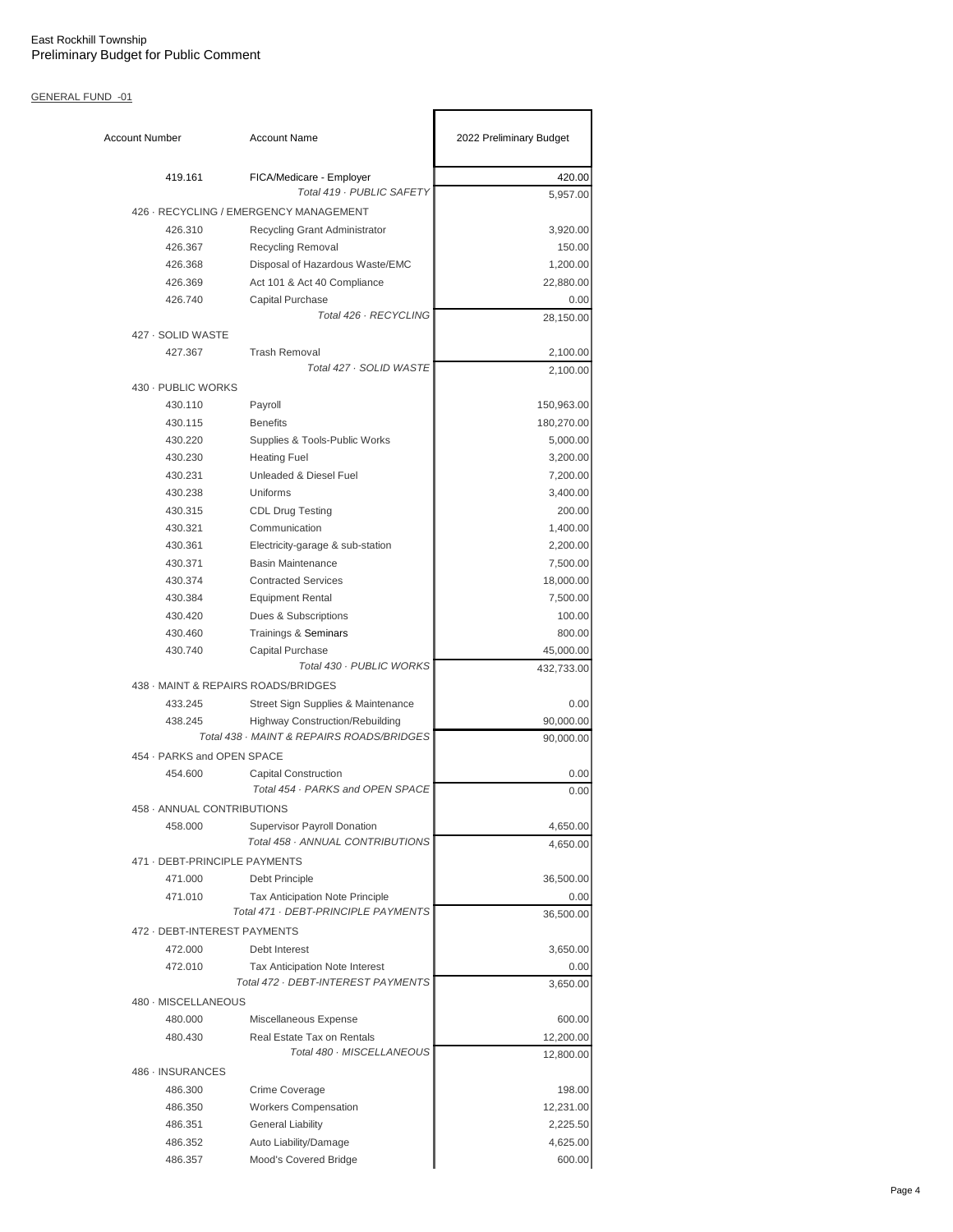| <b>Account Number</b>     | <b>Account Name</b>                | 2022 Preliminary Budget |
|---------------------------|------------------------------------|-------------------------|
| 486.400                   | <b>Public Officials Liability</b>  | 6,997.50                |
|                           | Total 486 · INSURANCES             | 26,877.00               |
| 489 - FUND BALANCE        |                                    |                         |
| 489.000                   | <b>Fund Balance for Reserves</b>   | 0.00                    |
|                           | Total 489 - FUND BALANCE           | 0.00                    |
| 492 - INTERFUND TRANSFERS |                                    |                         |
| 492.090                   | Transfer to Park & Recreation      | 0.00                    |
| 492.300                   | <b>Transfer to Capital Reserve</b> | 0.00                    |
| 492.320                   | <b>Transfer to Street Light</b>    | 2,900.00                |
|                           | Total 492 · INTERFUND TRANSFERS    | 2,900.00                |
| <b>Total Expense</b>      |                                    | 2,333,733.00            |
| Income minus Expense      |                                    | 0.00                    |
|                           |                                    |                         |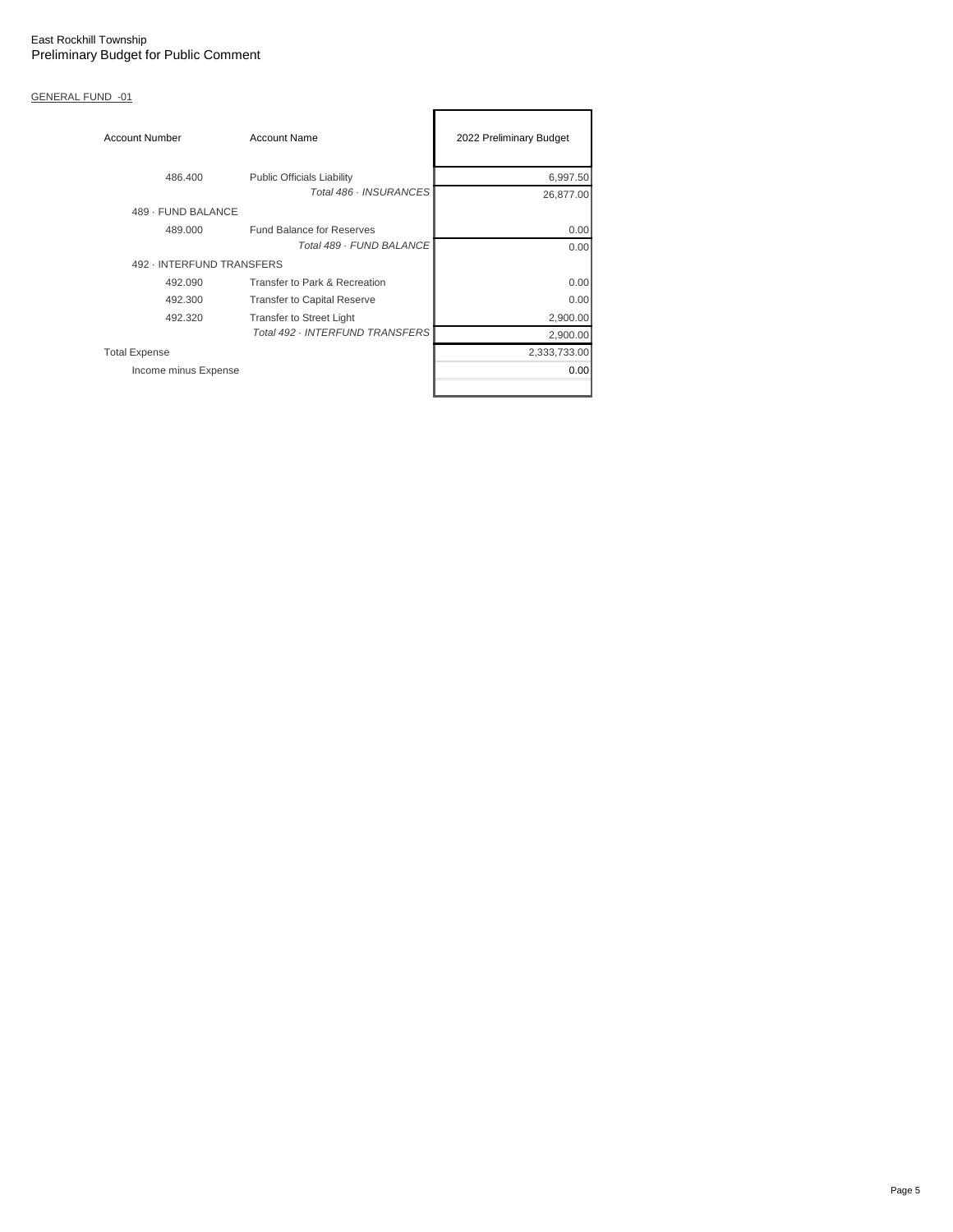# FIRE FUND -03

| <b>Account Number</b>      | <b>Account Name</b>                                                | 2022 Preliminary Budget |
|----------------------------|--------------------------------------------------------------------|-------------------------|
| Income                     |                                                                    |                         |
| 301 · REAL ESTATE TAXES    |                                                                    |                         |
| 301.700                    | Real Estate Fire Tax - Current Year                                | 71,600.00               |
| 301.710                    | Real Estate Fire Tax - Prior Year                                  | 50.00                   |
| 301.740                    | Real Estate Fire Tax - Delinquent<br>Total 301 · REAL ESTATE TAXES | 1,700.00<br>73,350.00   |
| 341 · INTEREST             |                                                                    |                         |
| 341.000                    | Interest Income                                                    | 150.00                  |
|                            | Total 341 · INTEREST                                               | 150.00                  |
| 355 · STATE SHARED REVENUE |                                                                    |                         |
| 355.130                    | Firemen's Relief Contribution                                      | 38,000.00               |
|                            | Total 355 · STATE SHARED REVENUE                                   | 38,000.00               |
| 399 - BALANCE FORWARD      |                                                                    |                         |
| 399.000                    | <b>Balance Forward</b>                                             | 0.00                    |
|                            | Total 399 · BALANCE FORWARD                                        | 0.00                    |
| <b>Total Income</b>        |                                                                    | 111,500.00              |
| Expense                    |                                                                    |                         |
| 411 - FIRE PROTECTION      |                                                                    |                         |
| 411.354                    | Workers Comp - Perkasie FD                                         | 8,000.00                |
| 411.360                    | Propane - Perkasie FD                                              | 1,600.00                |
| 411.361                    | Electricity - Perkasie FD                                          | 1,100.00                |
| 411.531                    | Perkasie Fire Contribution                                         | 65,120.00               |
| 411.532                    | Quakertown Fire Contribution                                       | 16,725.00               |
| 411.533                    | <b>Dublin Fire Contribution</b>                                    | 2,787.50                |
| 411.534                    | Sellersville Fire Contribution                                     | 8,920.00                |
| 411.535                    | <b>Haycock Fire Contribution</b>                                   | 7,247.50                |
|                            | Total 411 - FIRE PROTECTION                                        | 111,500.00              |
|                            | 491 - REFUND OF PRIOR YEAR REVENUE                                 |                         |
| 491.000                    | Refund of Prior Year Revenue                                       | 0.00                    |
|                            | Total 491 · REFUND OF PRIOR YEAR REVENUE                           | 0.00                    |
| <b>Total Expense</b>       |                                                                    | 111,500.00              |
| Income minus Expense       |                                                                    | 0.00                    |
|                            |                                                                    |                         |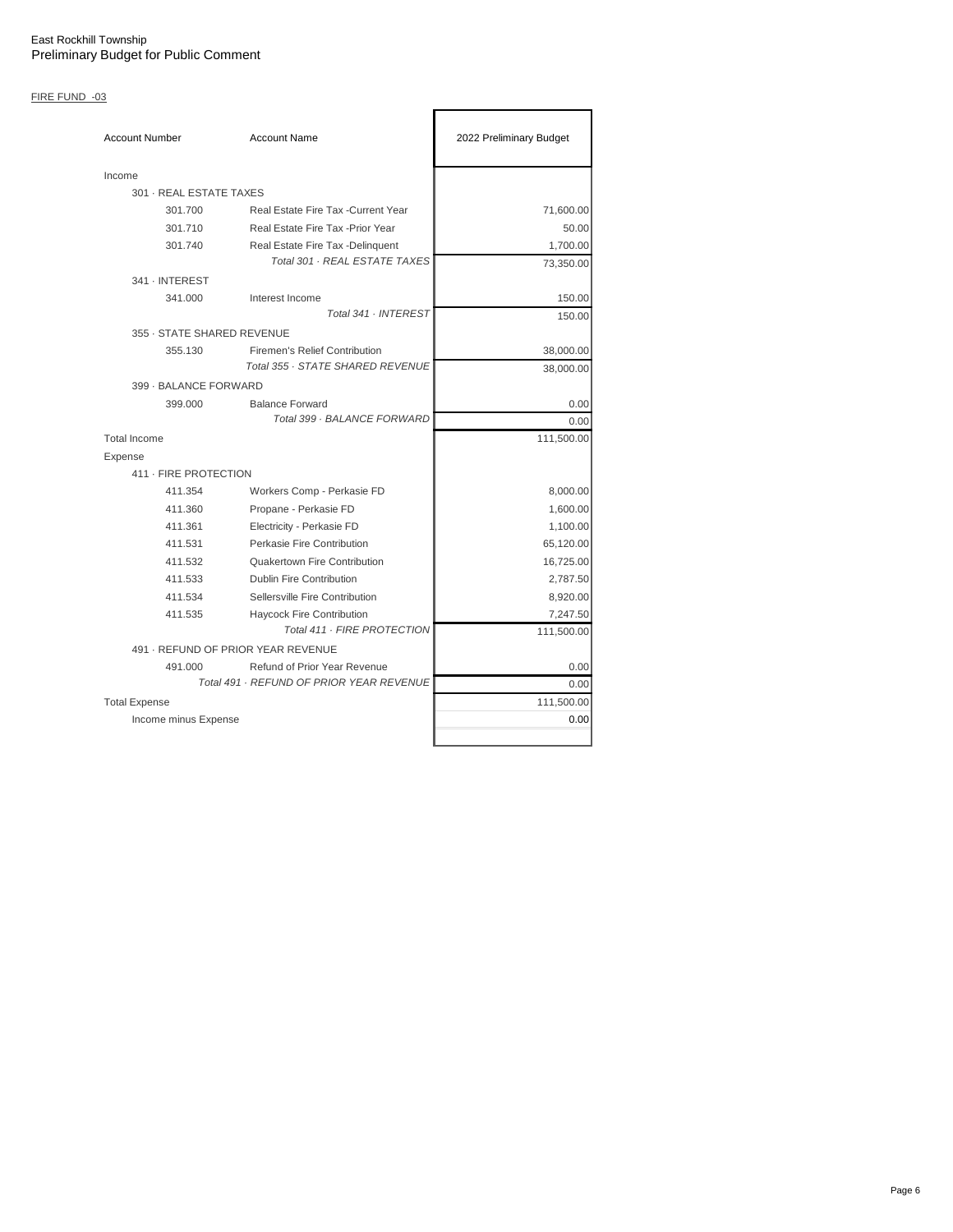# OPEN SPACE FUND -05

| <b>Account Number</b>          | <b>Account Name</b>                                            | 2022 Preliminary Budget |
|--------------------------------|----------------------------------------------------------------|-------------------------|
| Income                         |                                                                |                         |
| 310 - LOCAL ENABLING ACT TAXES |                                                                |                         |
| 310.211                        | Earned Income Tax-Open Space                                   | 500,000.00              |
|                                | Total 310 · LOCAL ENABLING ACT TAXES                           | 500,000.00              |
| 341 · INTEREST                 |                                                                |                         |
| 341.000                        | Interest Income                                                | 6,000.00                |
|                                | Total 341 · INTEREST                                           | 6,000.00                |
| 399 - BALANCE FORWARD          |                                                                |                         |
| 399.000                        | <b>Balance Forward</b>                                         | 0.00                    |
|                                | Total 399 · BALANCE FORWARD                                    | 0.00                    |
| <b>Total Income</b>            |                                                                | 506,000.00              |
| Expense                        |                                                                |                         |
| 403 · TAX COLLECTION           |                                                                |                         |
| 403.300                        | <b>EIT Collector's Commission</b>                              | 7,000.00                |
|                                | Total 403 · TAX COLLECTION                                     | 7,000.00                |
| $404 \cdot$ LEGAL              |                                                                |                         |
| 404.310                        | <b>General Legal Services</b><br>Total 404 · LEGAL             | 10,000.00               |
|                                |                                                                | 10,000.00               |
| 406 - GOVERNMENT ADMIN         |                                                                |                         |
| 406.310                        | <b>Land Appraisals</b><br>Total 406 · GOVERNMENT ADMIN         | 7,000.00                |
|                                |                                                                | 7,000.00                |
| 408 - ENGINEERING              |                                                                |                         |
| 408.310                        | <b>General Engineering Services</b><br>Total 408 · ENGINEERING | 10,000.00<br>10,000.00  |
| 414 - PLANNING ASSISTANCE      |                                                                |                         |
| 414.310                        | <b>Planning Professional Service</b>                           | 10,000.00               |
|                                | Total 414 · PLANNING ASSISTANCE                                | 10,000.00               |
|                                | 450 · EXPENDED from OPEN SPACE MAINT                           |                         |
| 450.310                        | <b>Engineering Professional Service</b>                        | 0.00                    |
| 450.721                        | Improvements                                                   | 0.00                    |
|                                | Total 450 · EXPENDED from OPEN SPACE MAINT                     | 0.00                    |
| 454 · OPEN SPACE CAPITAL ACQ   |                                                                |                         |
| 454.710                        | Land/Conservation Easement Purchase                            | 287,000.00              |
| 454.720                        | <b>Undesignated Funds</b>                                      | 0.00                    |
|                                | Total 454 · OPEN SPACE CAPITAL ACQ                             | 287,000.00              |
| 471 - DEBT PRINCIPLE           |                                                                |                         |
| 471.000                        | Debt Principle                                                 | 0.00                    |
|                                | Total 471 · DEBT PRINCIPLE                                     | 0.00                    |
| 472 - DEBT INTEREST            |                                                                |                         |
| 472.000                        | Debt Interest                                                  | 0.00                    |
|                                | Total 472 · DEBT INTEREST                                      | 0.00                    |
| 492 - INTERFUND TRANSFERS      |                                                                |                         |
| 492.000                        | Transfer to Open Space Maint                                   | 175,000.00              |
|                                | Total 492 · INTERFUND TRANSFERS                                | 175,000.00              |
| <b>Total Expense</b>           |                                                                | 506,000.00              |
| Income minus Expense           |                                                                | 0.00                    |
|                                |                                                                |                         |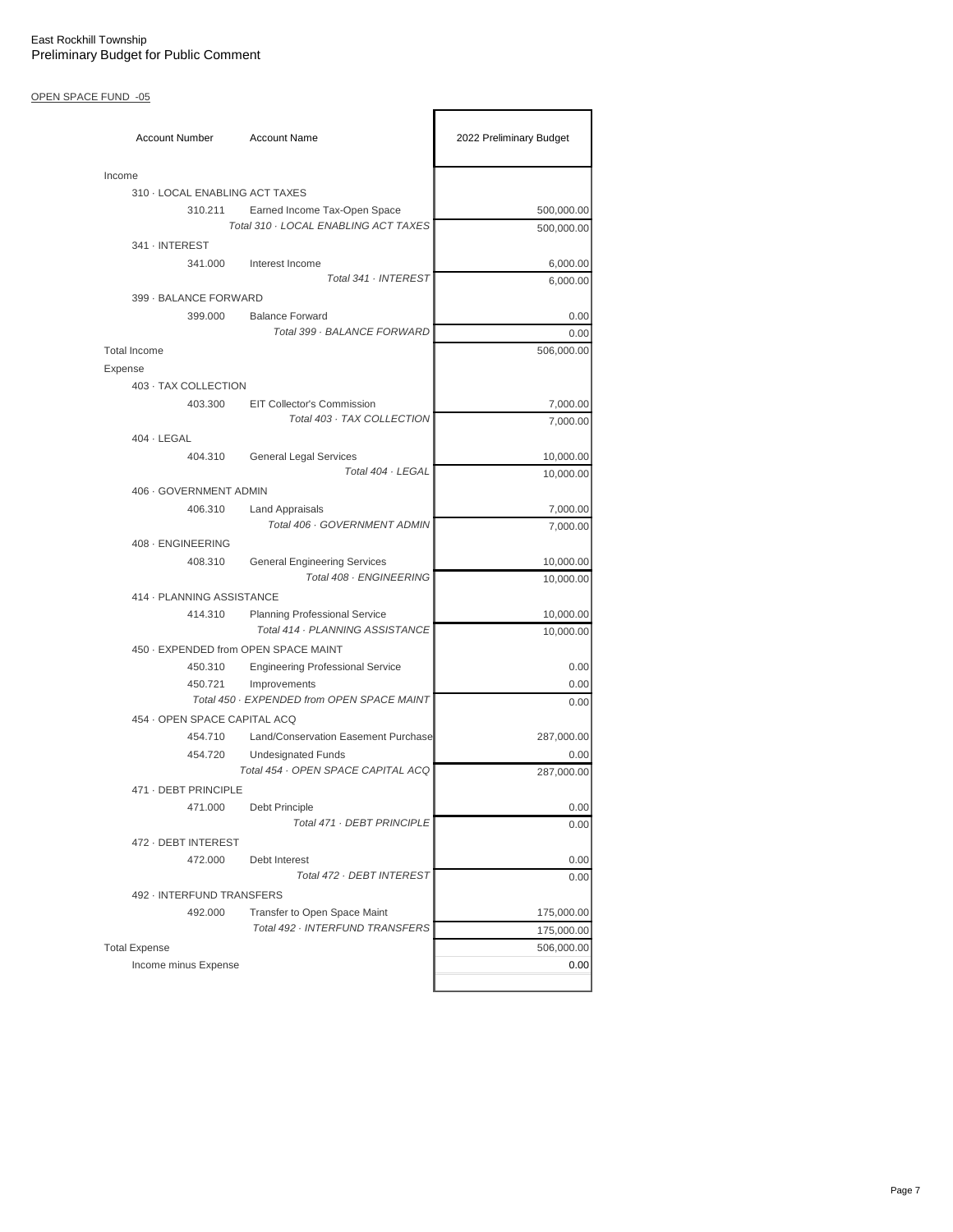## SEWER FUND -08

| <b>Account Number</b>            | <b>Account Name</b>                                | 2022 Preliminary Budget |
|----------------------------------|----------------------------------------------------|-------------------------|
| Income                           |                                                    |                         |
| 341 · INTEREST                   |                                                    |                         |
| 341.000                          | Interest Income                                    | 2,700.00                |
|                                  | Total 341 · INTEREST                               | 2,700.00                |
| 364 · WASTEWATER RECEIPTS        |                                                    |                         |
| 364.100                          | Sewer Fees, Residential                            | 656,560.00              |
| 364.103                          | Sewer Fees, Non-Residential                        | 67,600.00               |
| 364.105                          | <b>Penalty Fee</b>                                 | 12,000.00               |
| 364.106                          | Lien Fee                                           | 3,000.00                |
| 364.107                          | <b>Certification Fee</b>                           | 1,600.00                |
| 364.111                          | Tapping Fee & Lateral Construction                 | 417,763.00              |
|                                  | Total 364 · SEWER EDU FEES                         | 1,158,523.00            |
| 391 · SALES & REFUNDS            |                                                    |                         |
| 391.300                          | Sale of Authority Property                         | 0.00                    |
| 395.000                          | Refunds<br>Total 391 · SALES & REFUNDS             | 10,000.00               |
| 399 - BALANCE FORWARD            |                                                    | 10,000.00               |
| 399.000                          | <b>Balance Forward</b>                             | 749,738.00              |
|                                  | Total 399 · BALANCE FORWARD                        | 749,738.00              |
| <b>Total Income</b>              |                                                    | 1,920,961.00            |
|                                  |                                                    |                         |
| Expense<br>$404 \cdot$ LEGAL     |                                                    |                         |
| 404.310                          |                                                    | 3,000.00                |
|                                  | <b>General Legal Services</b><br>Total 404 · LEGAL | 3,000.00                |
| 406 · ADMINISTRATION             |                                                    |                         |
| 406.110                          |                                                    | 92,120.00               |
| 406.111                          | Operator Payroll                                   |                         |
|                                  | <b>Operator Benefits</b>                           | 60,130.00               |
| 406.112                          | Staff Payroll                                      | 63,267.00               |
| 406.113                          | <b>Staff Benefits</b><br>Communications            | 60,752.00               |
| 406.320                          |                                                    | 5,000.00                |
| 406.325                          | <b>Billing Mailing</b>                             | 2,400.00                |
| 406.420                          | Dues & Subscriptions                               | 2,000.00                |
| 460.460                          | <b>Trainings &amp; Seminars</b>                    | 300.00                  |
| 406.740                          | Capital Purchase<br>Total 406 · ADMINISTRATION     | 75,000.00<br>360,969.00 |
| 407 - DATA PROCESSING            |                                                    |                         |
| 407.000                          | Data Processing Services                           | 1,000.00                |
|                                  | Total 407 · DATA PROCESSING                        | 1,000.00                |
| 408 - ENGINEERING                |                                                    |                         |
| 408.310                          | <b>General Engineering Services</b>                | 85,000.00               |
|                                  | Total 408 · ENGINEERING                            | 85,000.00               |
| 427 - DEPRECIATION / TO RESERVES |                                                    |                         |
| 427.800                          | Depreciation/Transfer to Reserves                  | 95,000.00               |
|                                  | Total 427 · DEPRECIATION                           | 95,000.00               |
| 428 · WEED CONTROL               |                                                    |                         |
| 428.000                          | <b>Weed Control</b>                                | 500.00                  |
|                                  | Total 428 · WEED CONTROL                           | 500.00                  |
| 429 - WASTEWATER TREATMENT       |                                                    |                         |
| 429.100                          | T1-Operations                                      | 47,000.00               |
| 429.110                          | T1-Electricity                                     | 28,000.00               |
| 429.115                          | T1-Repairs & Maintenance                           | 45,245.00               |
| 429.117                          | T1-Management Services                             | 22,200.00               |
| 429.150                          | <b>PS-Operations</b>                               | 986,000.00              |
| 429.155                          | PS-Electricity-Pump Station                        | 7,000.00                |
| 429.180                          | <b>PWTA Operating Costs</b>                        | 145,223.00              |
| 429.183                          | PWTA Capital Fund                                  | 22,535.00               |
| 429.231                          | Fuel Unleaded & Diesel                             | 6,000.00                |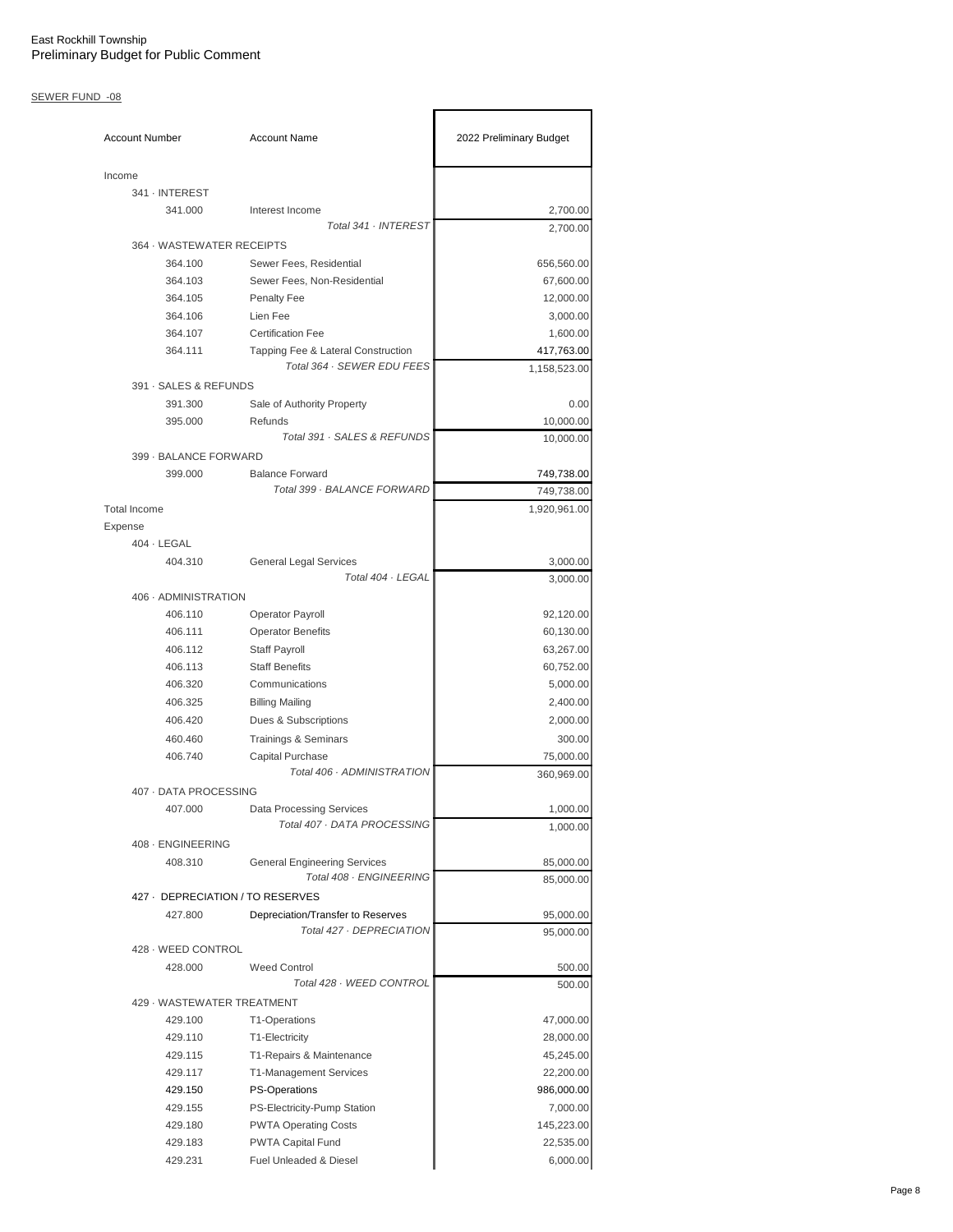# SEWER FUND -08

| <b>Account Number</b>    | <b>Account Name</b>                     | 2022 Preliminary Budget |
|--------------------------|-----------------------------------------|-------------------------|
| 429.260                  | Small Tools/Minor Equipment             | 2,000.00                |
| 429.375                  | Vehicle Maintenance                     | 1,500.00                |
| 429.384                  | <b>Equipment Rental</b>                 | 8,000.00                |
| 429.720                  | Sewer Line Work                         | 500.00                  |
| 429.740                  | Sewer Line Capital Improvement          | 0.00                    |
|                          | Total 429 - WASTEWATER TREATMENT        | 1,321,203.00            |
| 471 - DEBT-LOAN PAYMENTS |                                         |                         |
| 471.100                  | Debt Principal                          | 25,000.00               |
|                          | Total 471 - DEBT-LOAN PAYMENTS          | 25,000.00               |
|                          | 472 - DEBT-INTEREST PAYMENTS            |                         |
| 472.000                  | Debt Interest                           | 7,125.00                |
|                          | Total 472 · DEBT-INTEREST PAYMENTS      | 7,125.00                |
| 486 · INSURANCES         |                                         |                         |
| 486.010                  | <b>General Liability</b>                | 20,463.50               |
| 486.030                  | Auto Liability/Damage                   | 1,700.50                |
|                          | Total 486 · INSURANCE, CASUALTY, SURETY | 22,164.00               |
| <b>Total Expense</b>     |                                         | 1,920,961.00            |
| Income minus Expense     |                                         |                         |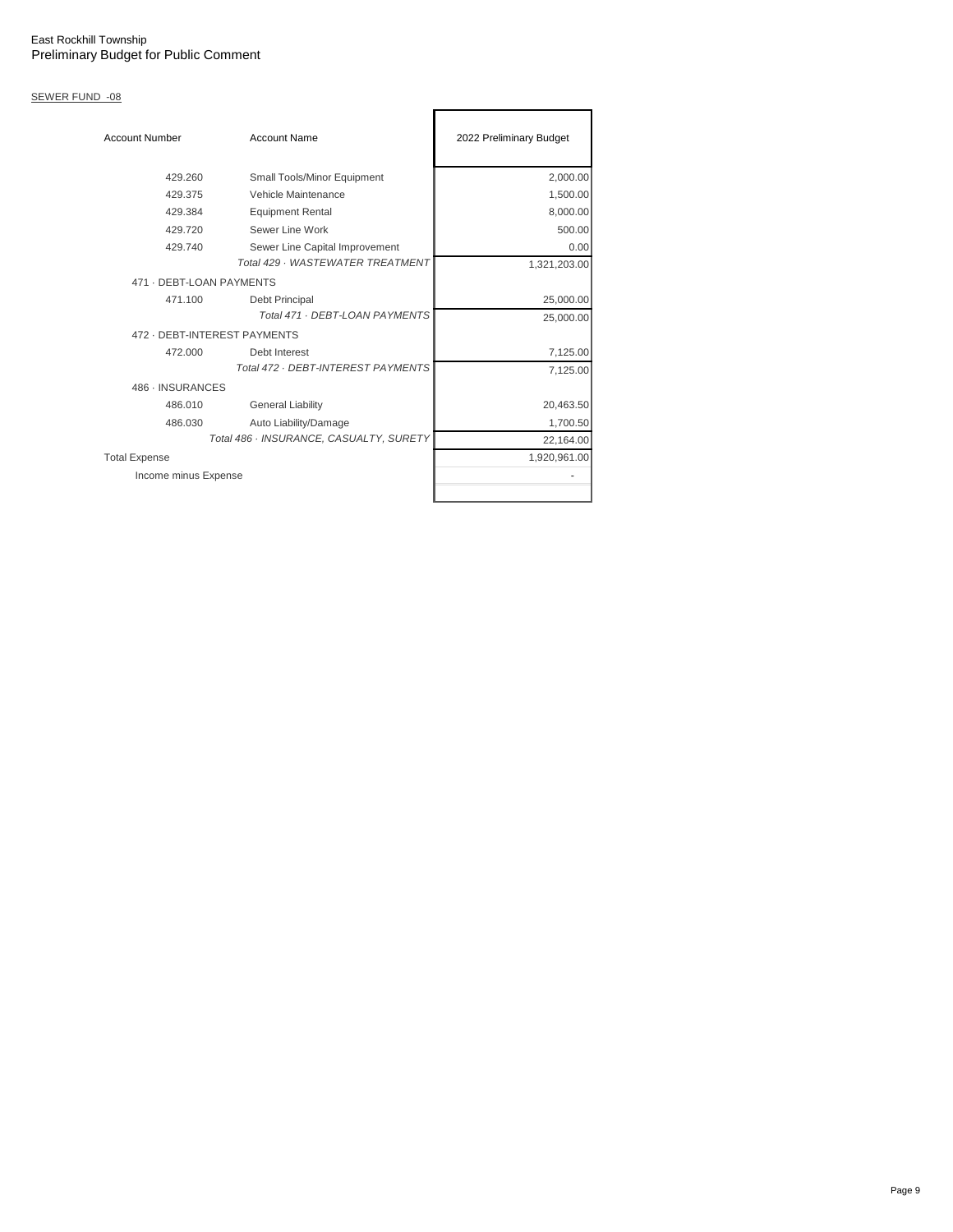### PARK & REC / DRIVING RANGE FUND -09

| <b>Account Number</b>         | <b>Account Name</b>                                             | 2022 Preliminary Budget     |
|-------------------------------|-----------------------------------------------------------------|-----------------------------|
| Income                        |                                                                 |                             |
| 341 · INTEREST                |                                                                 |                             |
| 341.000                       | Interest Income                                                 | 60.00                       |
|                               | Total 341 · INTEREST                                            | 60.00                       |
| 342 - RENTAL INCOME           |                                                                 |                             |
| 342.200                       | <b>Park Reservation Fees</b><br>Total 342 · RENTAL INCOME       | 6,500.00<br>6,500.00        |
| 366 - DEVELOPER CONTRIBUTIONS |                                                                 |                             |
| 366,400                       | <b>Contribution for Recreation</b>                              | 7,770.00                    |
|                               | Total 366 · DEVELOPER CONTRIBUTIONS                             | 7,770.00                    |
| 367 - DRIVING RANGE INCOME    |                                                                 |                             |
| 367.100                       | <b>Golf Token Sales</b>                                         | 40,000.00                   |
|                               | Total 367 · DRIVING RANGE INCOME                                | 40,000.00                   |
|                               | 391 - PROCEED FIXED ASSET DISPOSITION                           |                             |
| 391.200                       | <b>Compensation for Loss</b>                                    | 1,000.00                    |
|                               | Total 391 · PROCEED FIXED ASSET DISPOSITION                     | 1.000.00                    |
| 392 - INTER-FUND TRANSFERS    |                                                                 |                             |
| 392.010                       | <b>Transfer from General Fund</b>                               | 0.00                        |
|                               | Total 392 · INTER-FUND TRANSFERS                                | 0.00                        |
| 399 - BALANCE FORWARD         |                                                                 |                             |
| 399.000                       | <b>Balance Forward</b>                                          | 0.00                        |
|                               | Total 399 · BALANCE FORWARD                                     | 0.00                        |
| <b>Total Income</b>           |                                                                 | 55,330.00                   |
| Expense                       |                                                                 |                             |
| 429 - DEPRECIATION            |                                                                 |                             |
| 429.800                       | <b>Depreciation Expense</b><br>Total 429 · DEPRECIATION EXPENSE | 1,750.00<br>1,750.00        |
| 450 · GOLF DRIVING RANGE      |                                                                 |                             |
| 450.110                       | Payroll                                                         | 6,500.00                    |
| 450.161                       | FICA/Medicare - Employer                                        | 496.00                      |
| 450.220                       | Supplies-Golf Driving Range                                     | 5,000.00                    |
| 450.740                       | <b>Capital Purchase</b>                                         | 0.00                        |
|                               | Total 450 · DRIVING RANGE MAINTENANCE                           | 11,996.00                   |
| 454 · PARKS and OPEN SPACE    |                                                                 |                             |
| 454.110                       | Payroll                                                         | 18,720.00                   |
| 454.161                       | FICA/Medicare - Employer                                        | 1,432.00                    |
| 454.220                       | Supplies-Parks & Open Space                                     | 5,000.00                    |
| 454.230                       | Heating Fuel (Park House)                                       | 600.00                      |
| 454.361                       | Electricity                                                     | 1,200.00                    |
| 454.370                       | <b>Portable Toilets</b>                                         | 2,080.00                    |
| 454.371                       | <b>Contracted Work</b>                                          | 5,100.00                    |
| 454.384                       | <b>Equipment Rental</b>                                         | 1,100.00                    |
| 454.600                       | Capital Purchase<br>Total 454 · PARKS AND OPEN SPACE            | 6,202.00<br>41,434.00       |
| 480 · MISCELLANEOUS           |                                                                 |                             |
|                               |                                                                 |                             |
| 480.000                       | Miscellaneous                                                   | 150.00                      |
|                               | Total 480 · MISCELLANEOUS EXPENDITURE                           |                             |
| <b>Total Expense</b>          |                                                                 |                             |
| Income minus Expense          |                                                                 | 150.00<br>55,330.00<br>0.00 |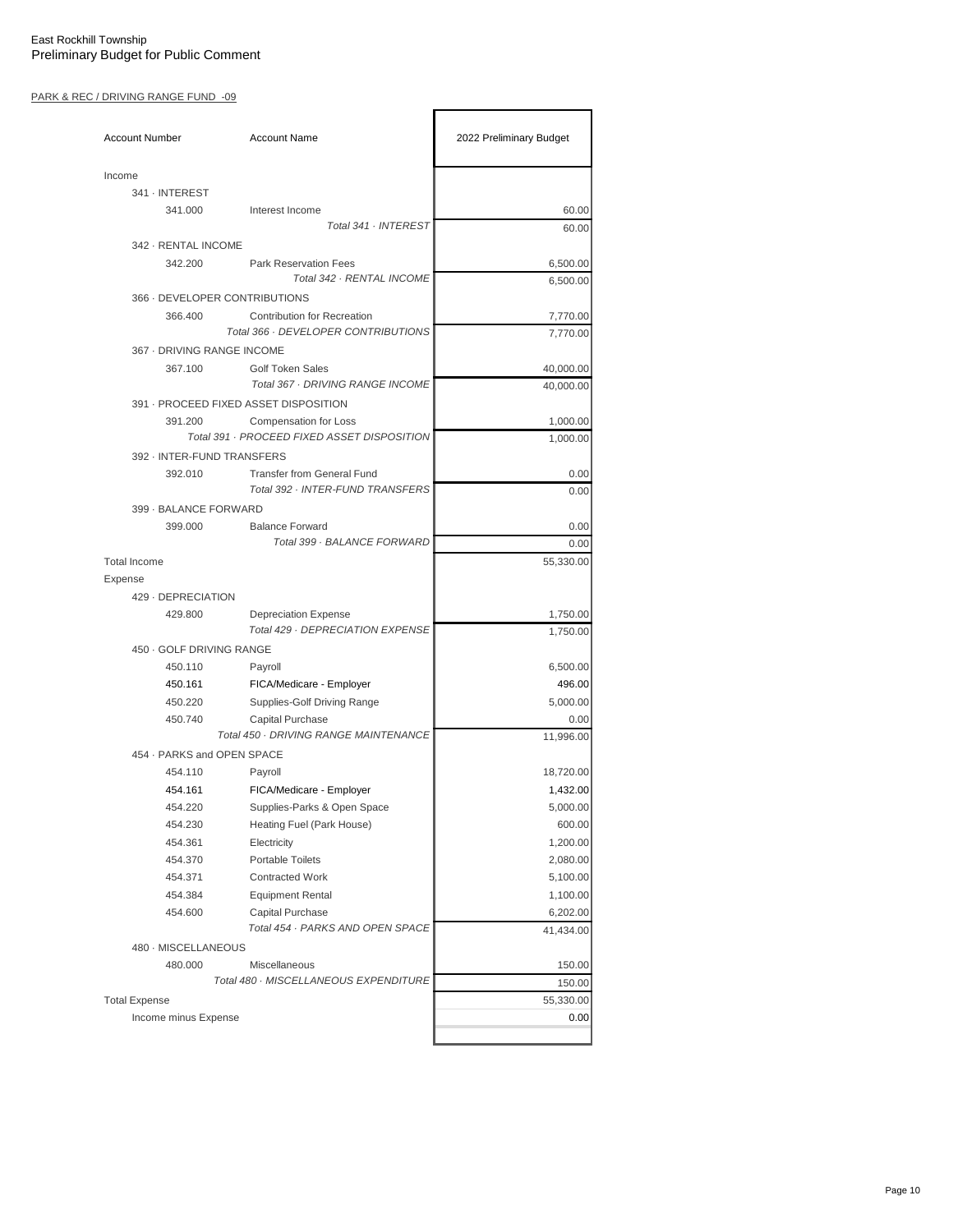## STREET LIGHT ASSESSMENT -13

| <b>Account Number</b>              | <b>Account Name</b>                        | 2022 Preliminary Budget |
|------------------------------------|--------------------------------------------|-------------------------|
| Income                             |                                            |                         |
| 301 - ASSESSMENT                   |                                            |                         |
| 301.800                            | <b>Street Light Assessment</b>             | 18,330.00               |
| 301.900                            | <b>Street Light Assessment Penalty</b>     | 500.00                  |
|                                    | Total 301 · ASSESSMENT                     | 18,830.00               |
| 341 · INTEREST                     |                                            |                         |
| 341.000                            | Interest Income                            | 100.00                  |
|                                    | Total 341 . INTEREST                       | 100.00                  |
|                                    | 392 - INTER-FUND OPERATING TRANSFERS       |                         |
| 392.100                            | <b>Transfer from General Fund</b>          | 2,900.00                |
|                                    | Total 392 · INTER-FUND OPERATING TRANSFERS | 2,900.00                |
| 399 - BALANCE FORWARD              |                                            |                         |
| 399.000                            | <b>Balance Forward</b>                     | 0.00                    |
|                                    | Total 399 · BALANCE FORWARD                | 0.00                    |
| <b>Total Income</b>                |                                            | 21,830.00               |
| Expense                            |                                            |                         |
| 405 · ADMINISTRATION               |                                            |                         |
| 405.325                            | Postage                                    | 230.00                  |
| 405.342                            | Printing                                   | 100.00                  |
|                                    | Total 405 · ADMINISTRATION                 | 330.00                  |
| 434 · STREET LIGHTS                |                                            |                         |
| 434.361                            | <b>Electricity for Street Lights</b>       | 21,500.00               |
|                                    | Total 434 · STREET LIGHTS                  | 21,500.00               |
| 491 · REFUND OF PRIOR YEAR REVENUE |                                            |                         |
| 491.000                            | Refund of Prior Year Revenue               | 0.00                    |
|                                    | Total 491 · REFUND OF PRIOR YEAR REVENUE   | 0.00                    |
| <b>Total Expense</b>               |                                            | 21,830.00               |
| Income minus Expense               |                                            | 0.00                    |
|                                    |                                            |                         |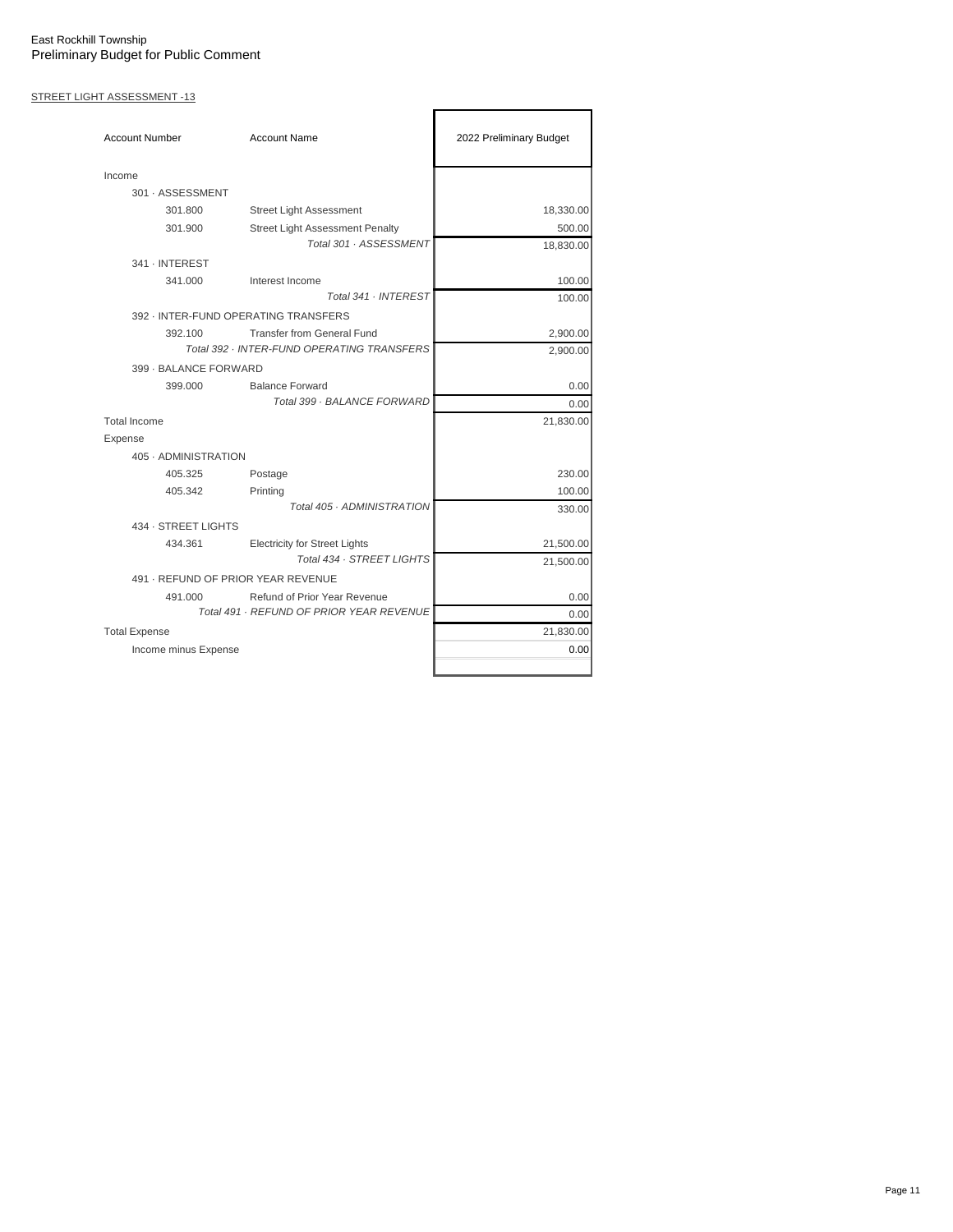## CAPITAL IMPROVEMENT FUND -19

| <b>Account Number</b>               | <b>Account Name</b>                                                  | 2022 Preliminary Budget |
|-------------------------------------|----------------------------------------------------------------------|-------------------------|
| Income                              |                                                                      |                         |
| 301 · REAL ESTATE TAXES             |                                                                      |                         |
| 301.100                             | <b>Real Estate Tax - Current</b>                                     | 90,000.00               |
| 301.200                             | Real Estate Tax - Prior Year                                         | 100.00                  |
| 301.400                             | Real Estate Tax -Delinquent<br>Total 301 · REAL ESTATE TAXES         | 2,000.00<br>92,100.00   |
| 341 · INTEREST                      |                                                                      |                         |
| 341.000                             | Interest Income<br>Total 341 . INTEREST                              | 1,000.00<br>1,000.00    |
| 399 - BALANCE FORWARD               |                                                                      |                         |
| 399.000                             | <b>Balance Forward</b>                                               | 0.00                    |
|                                     | Total 399 · BALANCE FORWARD                                          | 0.00                    |
| <b>Total Income</b>                 |                                                                      | 93,100.00               |
| Expense                             |                                                                      |                         |
| 409 · BUILDINGS & GROUNDS           |                                                                      |                         |
| 409.376                             | <b>Contracted Work</b><br>Total 409 · BUILDINGS & GROUNDS            | 38,000.00<br>38,000.00  |
| 438 - MAINT & REPAIRS ROADS/BRIDGES |                                                                      |                         |
| 428.245                             | <b>Highway Supplies</b><br>Total 438 · MAINT & REPAIRS ROADS/BRIDGES | 0.00<br>0.00            |
| 454 · PARKS & OPEN SPACE            |                                                                      |                         |
| 454.600                             | <b>Capital Construction</b>                                          | 0.00                    |
|                                     | Total 454 · PARKS & OPEN SPACE                                       | 0.00                    |
| 471 - DEBT PRINCIPLE                |                                                                      |                         |
| 471.000                             | Debt Principle Payments                                              | 0.00                    |
|                                     | Total 471 · DEBT PRINCIPLE                                           | 0.00                    |
| 472 - DEBT INTEREST                 |                                                                      |                         |
| 472.000                             | Debt Interest Payments<br>Total 472 · DEBT INTEREST                  | 0.00<br>0.00            |
| 489 - FUND BALANCE                  |                                                                      |                         |
| 489.000                             | <b>Fund Balance for Reserves</b>                                     | 55,100.00               |
|                                     | Total 489 · FUND BALANCE                                             | 55,100.00               |
| <b>Total Expense</b>                |                                                                      | 93,100.00               |
| Income minus Expense                |                                                                      | 0.00                    |
|                                     |                                                                      |                         |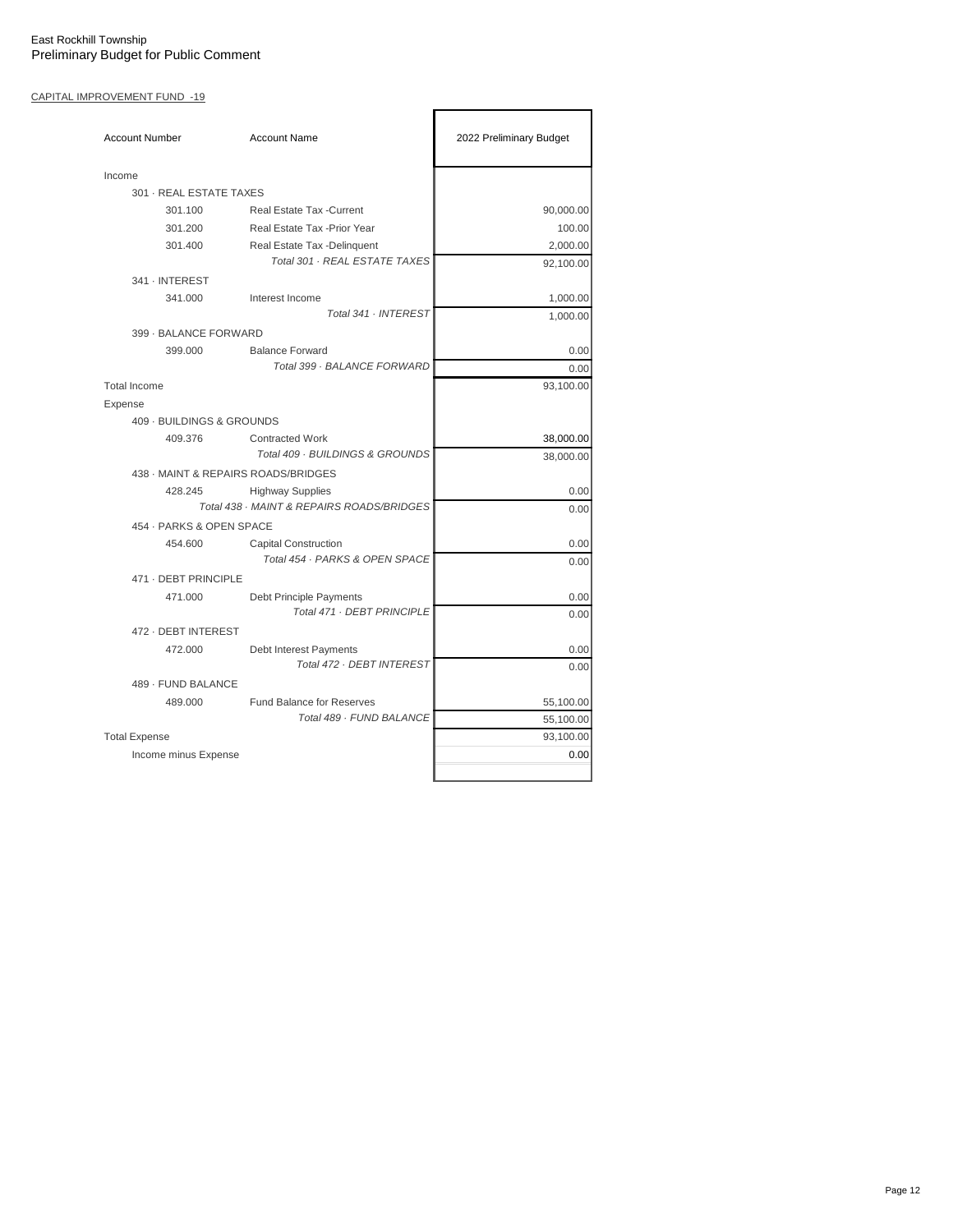# BUILDING DEBT -22

| <b>Account Number</b>   | <b>Account Name</b>                                          | 2022 Preliminary Budget |
|-------------------------|--------------------------------------------------------------|-------------------------|
| Income                  |                                                              |                         |
| 301 - REAL ESTATE TAXES |                                                              |                         |
| 301.100                 | Real Estate Tax - Current                                    | 90,000.00               |
| 301.200                 | Real Estate Tax - Prior Year                                 | 50.00                   |
| 301.400                 | Real Estate Tax -Delinguent<br>Total 301 - REAL ESTATE TAXES | 2,000.00<br>92,050.00   |
| 341 - INTEREST          |                                                              |                         |
| 341.000                 | Interest Income                                              | 500.00                  |
|                         | Total 341 · INTEREST                                         | 500.00                  |
| 399 - BALANCE FORWARD   |                                                              |                         |
| 399.000                 | <b>Balance Forward</b>                                       | 59,431.00               |
|                         | Total 399 · BALANCE FORWARD                                  | 59,431.00               |
| <b>Total Income</b>     |                                                              | 151,981.00              |
| Expense                 |                                                              |                         |
| 471 - DEBT PRINCIPLE    |                                                              |                         |
| 471.000                 | PDHQ Debt Principle Payments                                 | 55,442.00               |
| 471.100                 | Municipal Complex Debt Principle Paym                        | 78,571.00               |
|                         | Total 471 . DEBT PRINCIPLE                                   | 134,013.00              |
| 472 - DEBT INTEREST     |                                                              |                         |
| 472.000                 | PDHQ Debt Interest Payments                                  | 14,125.00               |
| 472.100                 | Municipal Complex Interest Payments                          | 3,843.00                |
|                         | Total 472 · DEBT INTEREST                                    | 17,968.00               |
| 480 - MISCELLANEOUS     |                                                              |                         |
| 480.000                 | Miscellaneous                                                | 0.00                    |
|                         | Total 480 · MISCELLANEOUS                                    | 0.00                    |
| 489 - FUND BALANCE      |                                                              |                         |
| 489,000                 | <b>Fund Balance for Reserves</b><br>Total 489 - FUND BALANCE | 0.00                    |
|                         |                                                              | 0.00                    |
| <b>Total Expense</b>    |                                                              | 151,981.00              |
| Income minus Expense    |                                                              | 0.00                    |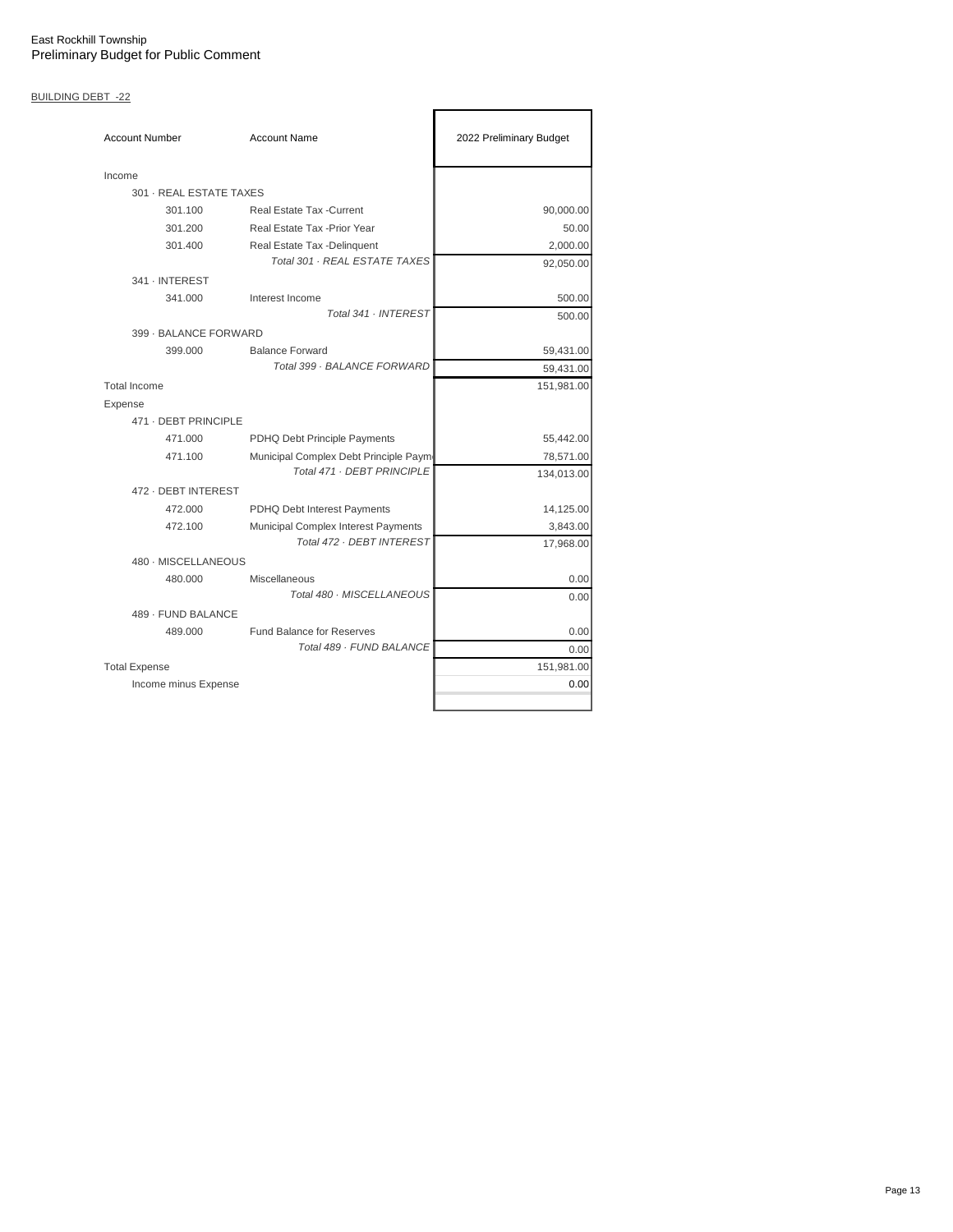## CAPITAL RESERVE -30

| <b>Account Number</b>    | <b>Account Name</b>                                                      | 2022 Preliminary Budget |
|--------------------------|--------------------------------------------------------------------------|-------------------------|
| Income                   |                                                                          |                         |
| 341 · INTEREST           |                                                                          |                         |
| 341.000                  | Interest Income                                                          | 4,000.00                |
|                          | Total 341 · INTEREST                                                     | 4,000.00                |
|                          | 352 - FEDERAL REVENUE & ENTITLEMENT                                      |                         |
| 352.530                  | American Rescue Funds                                                    | 266,543.00              |
|                          | Total 352 · FEDERAL REVENUE & ENTITLEMENT                                | 266,543.00              |
| 354 · STATE/LOCAL GRANTS |                                                                          |                         |
| 354.010                  | <b>DCED</b> Grant                                                        | 0.00                    |
| 354.020                  | <b>DEP Grant</b>                                                         | 0.00                    |
| 354.030                  | <b>CDBG Funding</b>                                                      | 0.00                    |
| 354.031                  | <b>Bucks County Grant</b>                                                | 40,000.00               |
|                          | Total 354 · STATE/LOCAL GRANTS                                           | 40,000.00               |
| 366 - CONTRIBUTIONS      |                                                                          |                         |
| 366.010                  | In Lieu of Land Development Fee                                          | 2,475.00                |
| 366.200                  | <b>Recreation Contribution</b>                                           | 100,000.00              |
| 366.400                  | <b>Tree Contribution</b>                                                 | 3,000.00                |
| 366.500                  | Stormwater Criteria Exemption                                            | 7,500.00                |
| 366.510                  | Road Improvement Contribution                                            | 2,600.00                |
| 366.520                  | Sewage System Maintenance                                                | 2,500.00                |
| 366,600                  | Pennridge Regional PD Refund                                             | 0.00                    |
|                          | Total 366 · DEVELOPMENT CONTRIBUTION                                     | 118,075.00              |
|                          | 391 - PROCEEDS CAPITAL FIXED ASSET                                       |                         |
| 391.100                  | Proceeds from sale of assets<br>Total 391 · PROCEEDS CAPITAL FIXED ASSET | 12,000.00               |
|                          | 392 - INTERFUND OPERATING TRANSFER                                       | 12,000.00               |
| 392.010                  | <b>Transfer from General Fund</b>                                        |                         |
|                          | Total 392 · INTERFUND OPERATING TRANSFER                                 | 0.00                    |
|                          | 393 - PROCEEDS GENERAL LONG TERM DEBT                                    | 0.00                    |
| 393.000                  | Proceeds from Debt Borrowings                                            | 0.00                    |
| 393.120                  | <b>General Obligation Bonds/Notes</b>                                    | 0.00                    |
|                          | Total 393 - PROCEEDS GENERAL LONG TERM DEBT                              | 0.00                    |
| 399 - BALANCE FORWARD    |                                                                          |                         |
| 399.000                  | <b>Balance Forward</b>                                                   | 0.00                    |
|                          | Total 399 · BALANCE FORWARD                                              | 0.00                    |
| <b>Total Income</b>      |                                                                          | 440,618.00              |
| Expense                  |                                                                          |                         |
|                          | ~monies are expended according per revenue collection                    |                         |
| $404 \cdot$ LEGAL        |                                                                          |                         |
| 404.310                  | <b>General Legal Services</b>                                            | 1,000.00                |
|                          | Total 404 · LEGAL                                                        | 1,000.00                |
| 408 · ENGINEERING        |                                                                          |                         |
| 408.310                  | <b>General Engineering Services</b>                                      | 4,000.00                |
|                          | Total 408 · ENGINEERING                                                  | 4,000.00                |
|                          | 409 - IMPROVEMENTS TO BUILDINGS                                          |                         |
| 409.374                  | Repairs/Maintenance Services                                             | 0.00                    |
| 409.740                  | Capital Purchase                                                         | 0.00                    |
|                          | Total 409 · IMPROVEMENTS TO BUILDINGS                                    | 0.00                    |
| 430 - PUBLIC WORKS       |                                                                          |                         |
| 430.470                  | Major Equipment Purchase                                                 | 0.00                    |
|                          | Total 426 · PUBLIC WORKS-SANITATION                                      | 0.00                    |
|                          | 435 - SIDEWALKS AND CROSSWALKS                                           |                         |
| 435.372                  | Sidewalks & Crosswalks                                                   | 0.00                    |
|                          | Total 435 · SIDEWALKS AND CROSSWALKS                                     | 0.00                    |
|                          | 438 - MAINT & REPAIRS ROADS & BRIDGES                                    |                         |
| 438.246                  | Grants / Other Supplies                                                  | 40,000.00               |
| 438.372                  | Bridge Maintenance/Repair                                                | 0.00                    |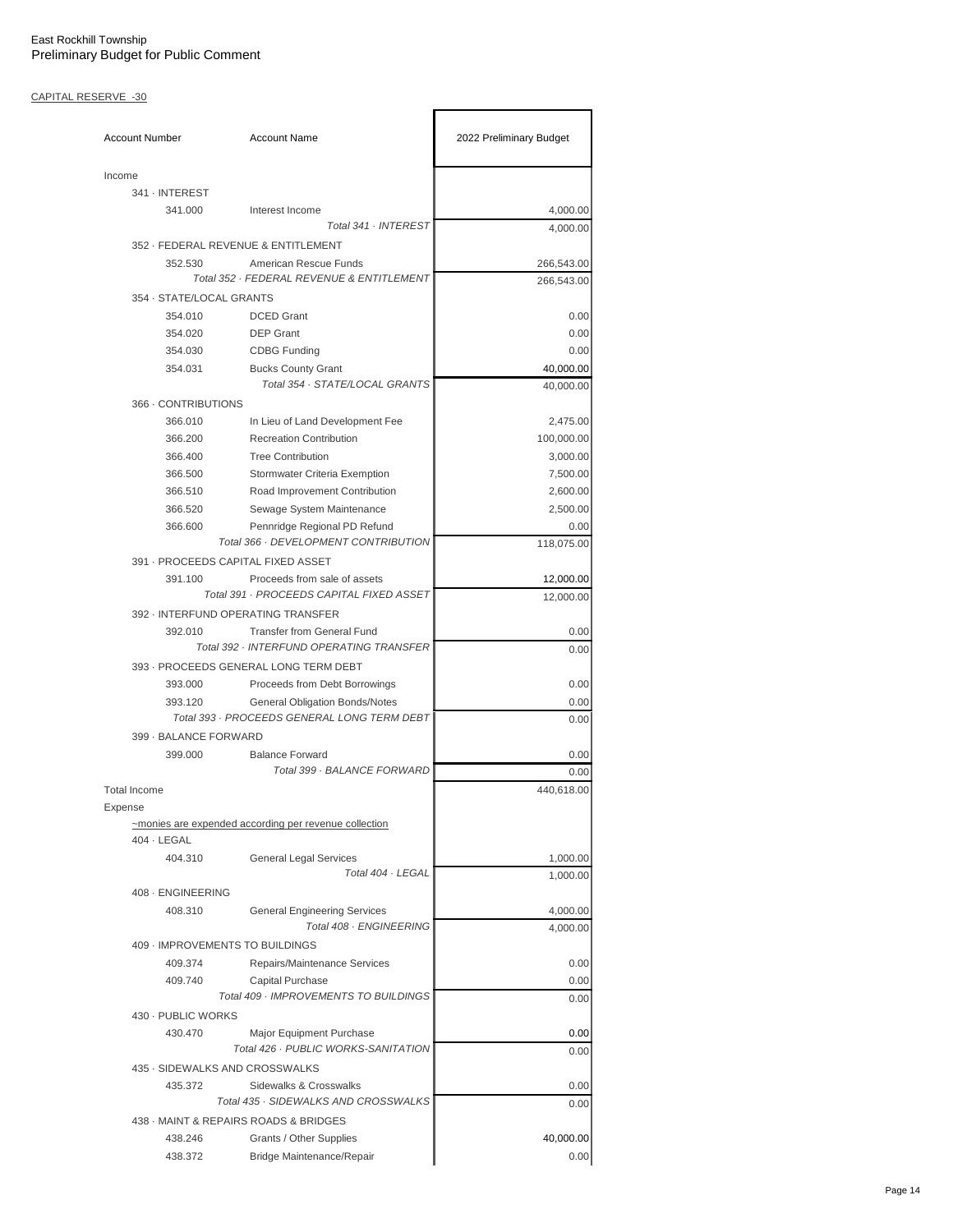# CAPITAL RESERVE -30

| <b>Account Number</b>                       | <b>Account Name</b>               | 2022 Preliminary Budget |
|---------------------------------------------|-----------------------------------|-------------------------|
| 438.374                                     | Road Maintenance/Repair           | 0.00                    |
| Total 438 · MAINT & REPAIRS ROADS & BRIDGES | 40,000.00                         |                         |
| 446 - STORMWATER MANAGEMENT                 |                                   |                         |
| 446.245                                     | Stormwater Improvements           | 10,000.00               |
|                                             | Total 446 · STORMWATER MANAGEMENT | 10,000.00               |
| 450 - RECREATION                            |                                   |                         |
| 450.740                                     | Capital Purchase                  | 0.00                    |
|                                             | Total 450 · RECREATION            | 0.00                    |
| 454 · NATURAL AREAS CONSTRUCTION            |                                   |                         |
| 454.720                                     | <b>Street Trees/Shade Trees</b>   | 5,000.00                |
| 454.721                                     | Natural Area Undesignated Funds   | 5,000.00                |
| 454.725                                     | <b>Basin Construction</b>         | 0.00                    |
| Total 454 · NATURAL AREAS CONSTRUCTION      |                                   | 10,000.00               |
| 489 - FUND BALANCE                          |                                   |                         |
| 489.000                                     | Fund Balance for Reserves         | 375,618.00              |
|                                             | Total 489 - FUND BALANCE          | 375,618.00              |
| 492 - INTERFUND TRANSFERS                   |                                   |                         |
| 492.010                                     | <b>Transfer to General Fund</b>   | 0.00                    |
| 492.019                                     | Transfer to Permanent Cap Imp     | 0.00                    |
|                                             | Total 489 · INTERFUND TRANSFERS   | 0.00                    |
| <b>Total Expense</b>                        |                                   | 440,618.00              |
| Income minus Expense                        |                                   | 0.00                    |
|                                             |                                   |                         |